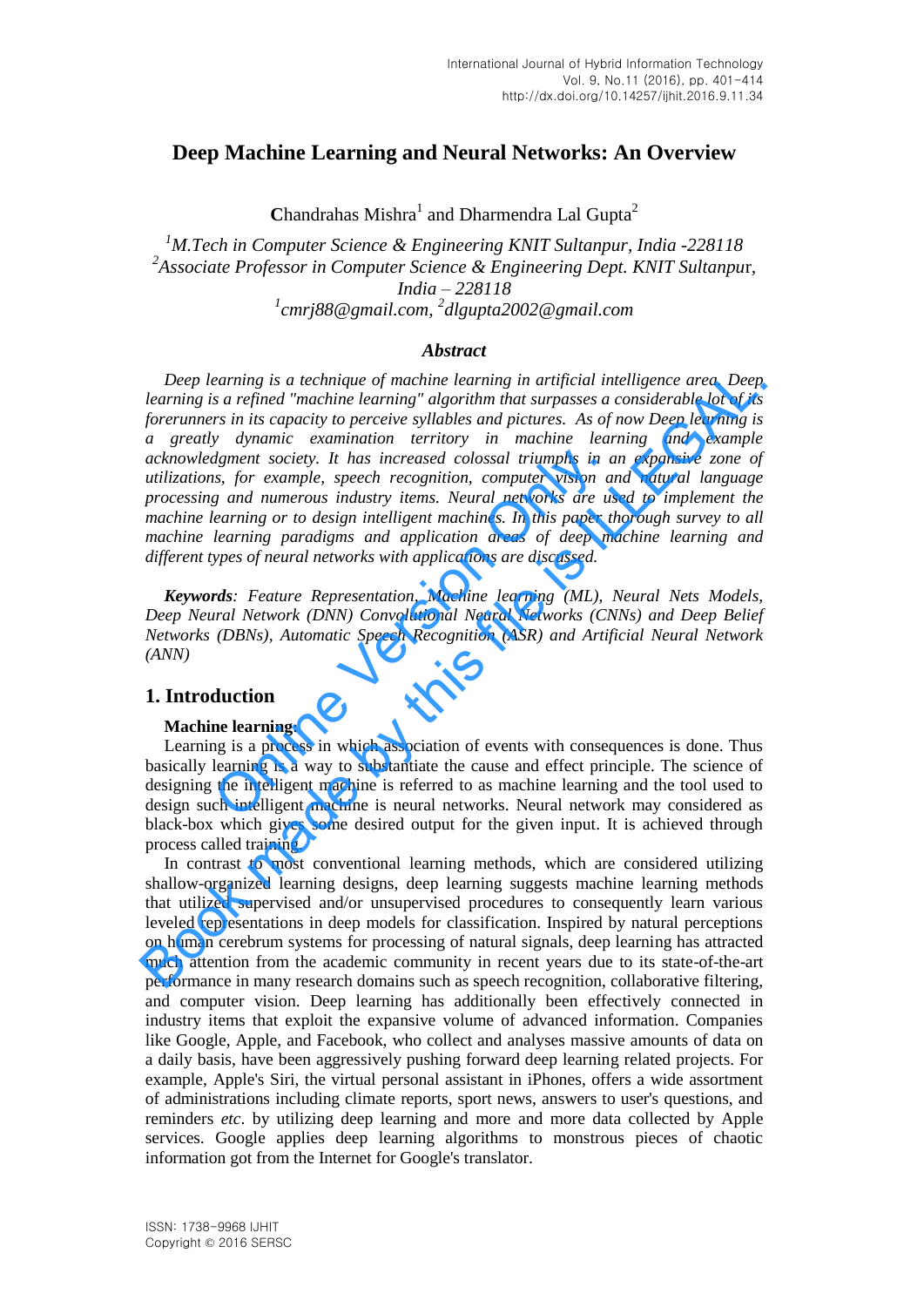Deep learning refers to a class of ML techniques, where numerous layers of data processing stages in various leveled architectures are exploited for unsupervised feature learning and for pattern classification. It is in the convergences among the research area of neural system, optimization, graphical modelling, signal processing, and pattern recognition. Two vital explanations behind the prominence of deep learning today are the fundamentally brought down expense of processing equipment and the drastically increased chip processing abilities *e.g.,* GPU units. Success of deep learning in various applications including computer vision, phonetic recognition, voice search, spontaneous speech recognition, speech and image feature coding, semantic utterance classification, hand-writing recognition, audio processing, information retrieval, and robotics and many artificial intelligence area. Before going to deal with different machine learning paradigm in detail, a brief classification is shown in Figure 1. We use four key attribute to classify the machine learning paradigm



**Figure 1. Classification of Machine Learning Paradigm** 

# **1.1. Generative Learning**

Generative learning and discriminative learning are the two most prevalent, antagonistically paired ML paradigms developed and deployed in ASR (Automatic speech recognition). There are two key factors that distinguish generative learning from discriminative learning: the nature of the model (and hence the decision function) and the loss function *(i.e.,* the core term in the training objective). Briefly speaking, generative learning consists of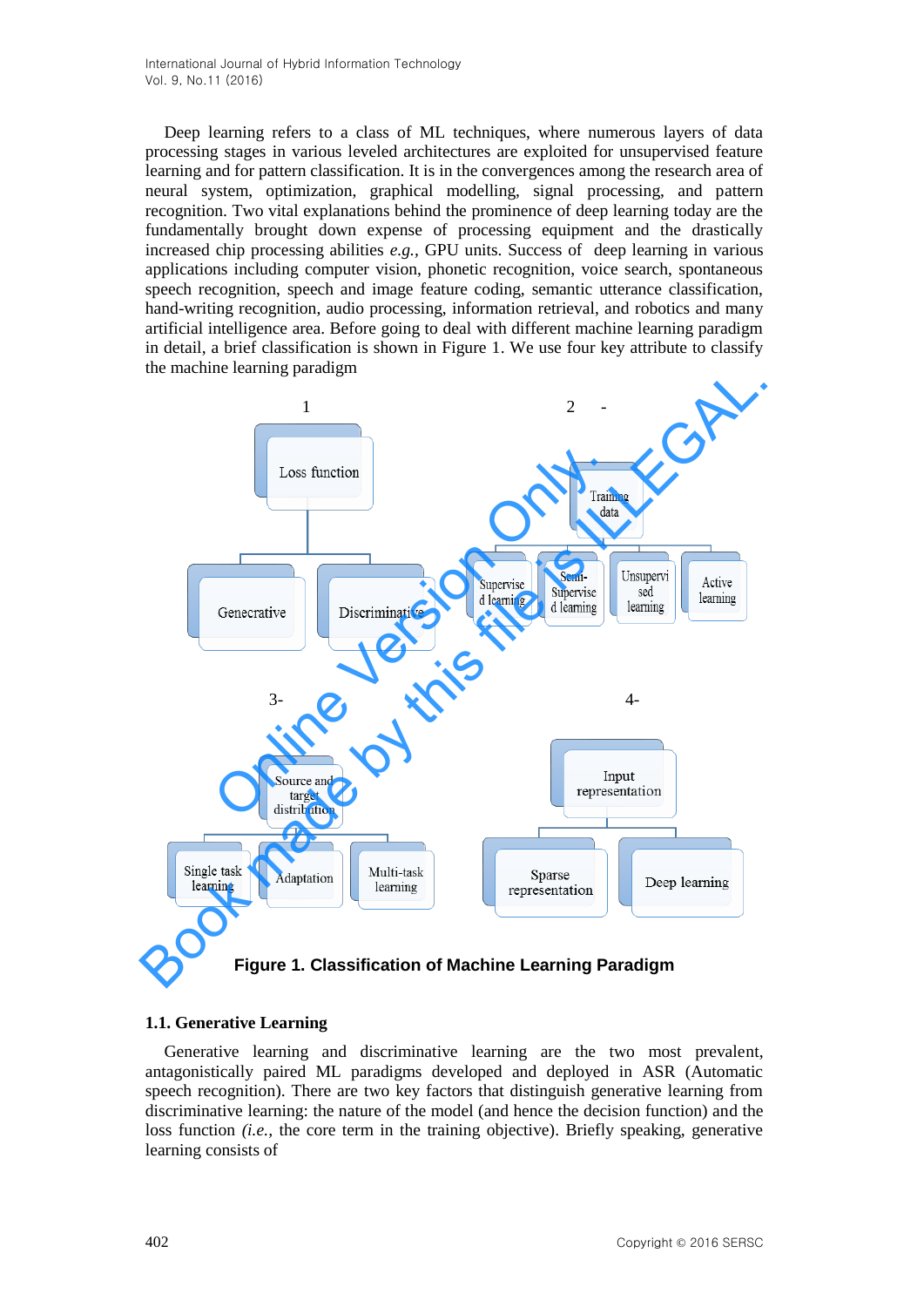• Using a generative model, and

• Adopting a training objective function based on the joint likelihood loss defined on the generative model.

- Discriminative learning, on the other hand, requires either
- Using a discriminative model, or
- Applying a discriminative training objective function to a generative model.

Here we will discuss generative vs. discriminative learning from both the model and loss function perspectives. While historically there has been a strong association between a model and the loss function chosen to train the model, there has been no necessary pairing of these two component in the literature.

#### **1.2. Discreminative Learning**

#### **Table 1. List of Symbols and Their Meanings Used In Equations**

| As discussed earlier, the paradigm of discriminative learning involves either using a<br>discriminative model or applying discriminative training to a generative model. We first<br>give a general discourse of the discriminative models and of the discriminative loss<br>functions utilized as a part of training, followed by an overview of the use of<br>discriminative learning in ASR applications.<br>Table 1. List of Symbols and Their Meanings Used In Equations |                                                                                                                                                                        |
|-------------------------------------------------------------------------------------------------------------------------------------------------------------------------------------------------------------------------------------------------------------------------------------------------------------------------------------------------------------------------------------------------------------------------------------------------------------------------------|------------------------------------------------------------------------------------------------------------------------------------------------------------------------|
| Symbol                                                                                                                                                                                                                                                                                                                                                                                                                                                                        | Meaning                                                                                                                                                                |
| $\mathcal{X}$                                                                                                                                                                                                                                                                                                                                                                                                                                                                 | Space of input vectors                                                                                                                                                 |
| $\mathcal{Y}$                                                                                                                                                                                                                                                                                                                                                                                                                                                                 | Set of output labels                                                                                                                                                   |
| $p(\mathbf{x},y)$                                                                                                                                                                                                                                                                                                                                                                                                                                                             | Joint distribution $p(X = x, Y = y)$                                                                                                                                   |
| $\mathcal F$                                                                                                                                                                                                                                                                                                                                                                                                                                                                  | Space of decision functions $f : \mathcal{X} \to \mathcal{Y}$                                                                                                          |
|                                                                                                                                                                                                                                                                                                                                                                                                                                                                               | $f(\mathbf{x}; \lambda)$ Decision function                                                                                                                             |
|                                                                                                                                                                                                                                                                                                                                                                                                                                                                               | $d_y(\mathbf{x}; \lambda)$ Discriminant function                                                                                                                       |
| $\lambda$                                                                                                                                                                                                                                                                                                                                                                                                                                                                     | Model or decision function parameters                                                                                                                                  |
|                                                                                                                                                                                                                                                                                                                                                                                                                                                                               | $L(f(\mathbf{x}), y)$ Loss function                                                                                                                                    |
|                                                                                                                                                                                                                                                                                                                                                                                                                                                                               |                                                                                                                                                                        |
|                                                                                                                                                                                                                                                                                                                                                                                                                                                                               | $E_{p(\mathbf{x},y)}[\cdot]$ Expectation $E_{(\mathbf{x},y)\sim p(\mathbf{x},y)}[\cdot]$<br>$\mathcal{D}$ Training data $(\mathbf{x}^{(i)}, \mathbf{y}^{(i)})_{i=1}^m$ |
| <b>Models:</b><br>Discriminative models make direct use of the conditional relation of labels given input<br>vectors. One of such major models are referred to as Bayesian Minimum Risk (BMR)<br>classifiers. Shown in equation 1.                                                                                                                                                                                                                                            |                                                                                                                                                                        |
|                                                                                                                                                                                                                                                                                                                                                                                                                                                                               |                                                                                                                                                                        |

#### **Models***:*

$$
f(\mathbf{x}; \lambda) = -\argmin_{y'} \sum_{y} \Delta(y', y) p(y | \mathbf{x}; \lambda)
$$

#### **Loss Functions:**

The first group of loss functions are based on probabilistic models, while the second group on the notion of *margin*.

*1) Probability-Based Loss:* Similar to the joint likelihood loss, *conditional likelihood loss* is a probability-based loss function but is defined upon the conditional relation of class labels given input features: . Shown in equation 2.

$$
L(f(\mathbf{x}), y) = -\ln p(y|\mathbf{x}; \lambda)
$$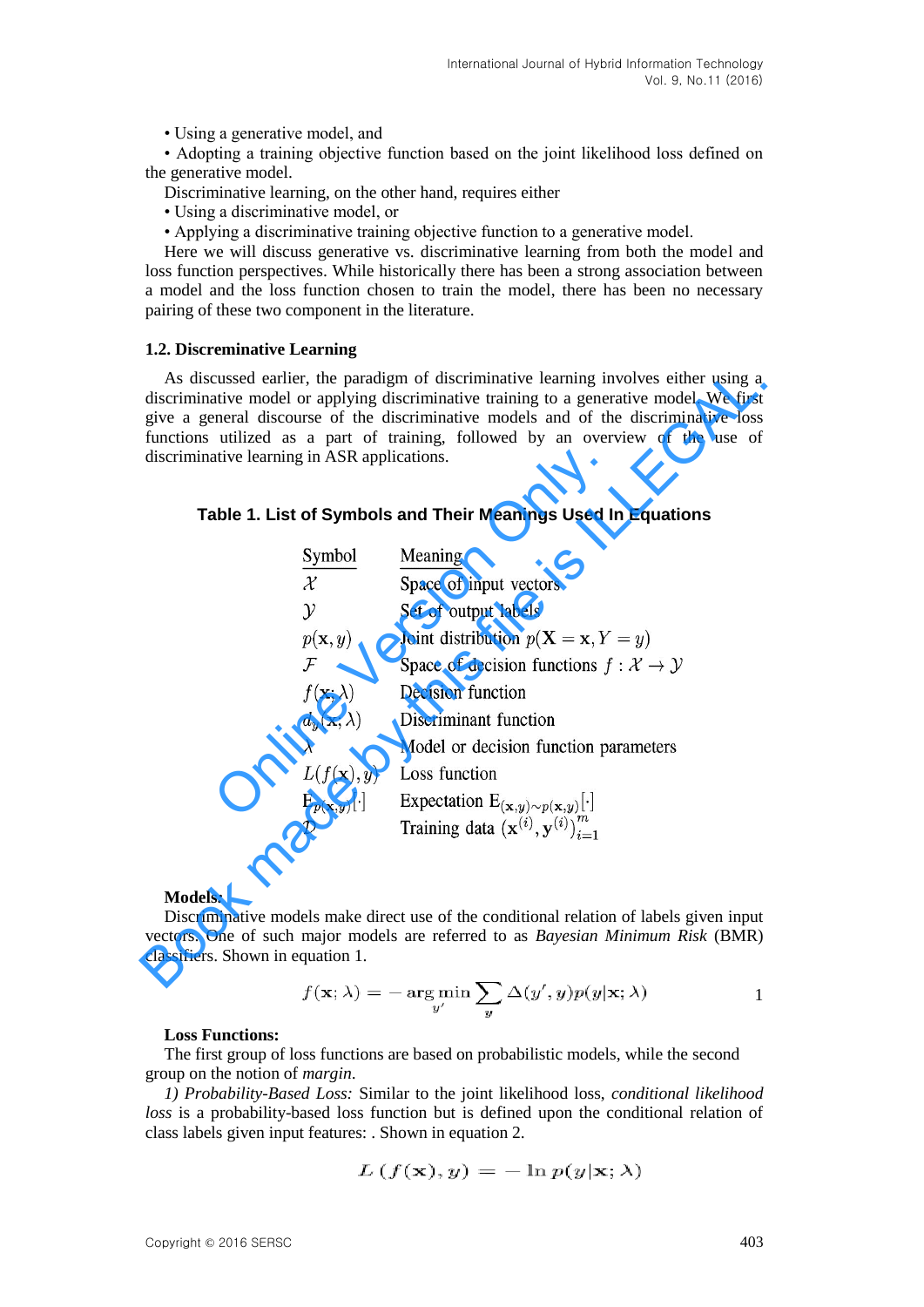$\mathcal{L}$ 

This loss function is strongly tied to probabilistic discriminative models such as conditional log linear models and MLPs, while they can be applied to generative models as well. Moreover, conditional likelihood loss can be naturally extended to predicting structure output. For example, when applying to Markov random fields, we obtain the training objective of conditional random fields (CRFs): by equation 3.

$$
p(\mathbf{y}|\mathbf{x};\lambda) = \frac{1}{Z_{\lambda}(\mathbf{x})} \exp \lambda \cdot f(\mathbf{y}, \mathbf{x}).
$$
 In various  
ML

techniques, one often calls the training method using the conditional likelihood loss above as simply maximal likelihood estimation (MLE). A generalization of conditional likelihood loss is Minimum Bayes Risk training. This is consistent with the criterion of MBR classifiers described in the previous subsection. The loss function of (MBR) in training is given by equation 4.

$$
L(f(\mathbf{x}), \mathbf{y}) = -\ln \sum_{\mathbf{y}} \Delta(\mathbf{y}', \mathbf{y}) p(\mathbf{y} | \mathbf{x}; \lambda)
$$

#### **1.3. Supervised and Unsupervised Learning**

Supervised and unsupervised learning are the techniques of machine learning.

#### **1.3.1. Supervised Learning**

In supervised learning, the training set consists of pairs of inputs and outputs drawn from a joint

$$
\mathcal{D} = \{(\mathbf{x}^{(i)}, y^{(i)}) | (\mathbf{x}^{(i)}, y^{(i)}) \sim p(\mathbf{x}, y)\}_{i=1}^{\infty} \quad \text{distribution.}
$$

notations introduced by equation 5.

The learning objective is again empirical risk minimization with regularization, *i.e.* where both input data and the corresponding output labels are provided. Notice that there may exist multiple levels of label variables. In this case, we should differentiate between the *fully supervised* case, where labels of all levels are known, the *partially supervised*  case, where labels at certain levels are missing. **The Truman Eventify Truman System Controllerity**<br>
Since and unsupervised Learning are the techniques of machine<br>
Dervised Learning<br>
Privised learning, the training set consists of pairs of input<br>  $\mathcal{D} = \{(\mathbf{x}^{(i)}, y^{(i)}$ 

#### **1.3.2. Unsupervised Learning**

In ML, unsupervised learning is generally refers to learning with the input data only. This learning paradigm often aims at building representations of the input that can be used for prediction, decision making or classification, and data compression. For example, density estimation, clustering, principle component analysis and independent component analysis are all important forms of unsupervised learning. Use of vector quantization (VQ) to provide discrete inputs to ASR is one early successful application of unsupervised learning to ASR [1]. More recently, unsupervised learning has been developed as a component of staged hybrid generative-discriminative paradigm in ML. Learning sparse speech representations, can likewise be viewed as unsupervised feature learning or learning feature representations in absence of classification labels. **INTERTION 1088 IS solution and says kask using this bounseline with the three total of MBR) in training is given by equation 4.**<br>  $L(f(\mathbf{x}), \mathbf{y}) = -\ln \sum_{\mathbf{y}} \Delta(\mathbf{y}', \mathbf{y}) p(\mathbf{y} | \mathbf{x}; \lambda)$  4<br> **13. Supervised and Unsuperv** 

#### **1.4. Passive and Active Learning**

The preceding overview of generative and discriminative ML paradigms uses the attributes of loss and decision functions to organize a multitude of ML techniques. In this section, we use a different set of attributes, namely the nature of the training data in

5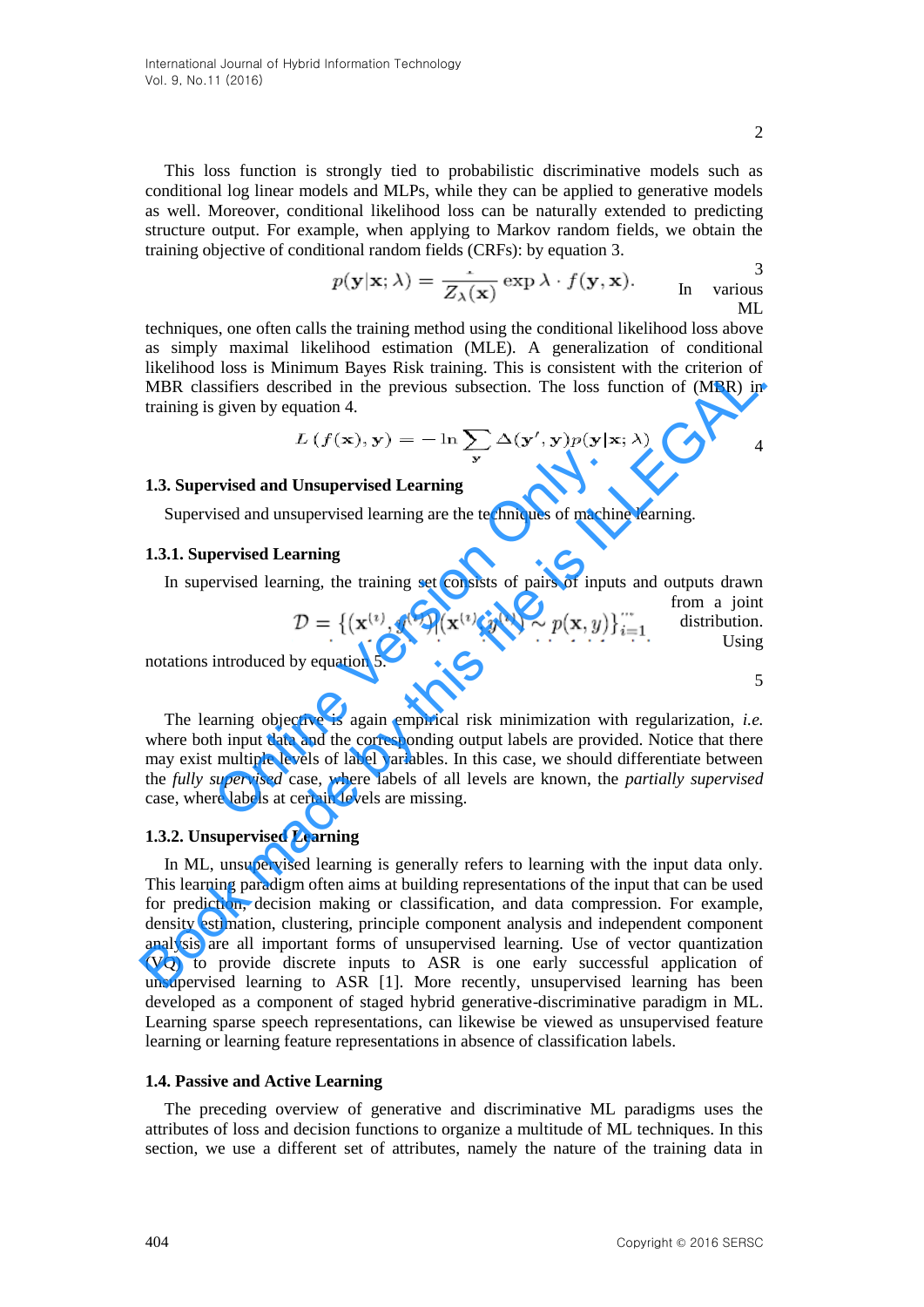relation to their class labels. Depending on the way that training samples are labelled or otherwise, we can classify many existing ML techniques into several separate paradigms. Supervised learning assumes that all training samples are labelled, while unsupervised learning assumes none. Semi-supervised learning, as the name suggests, assumes that both labelled and unlabeled training samples are available. Supervised, unsupervised and semi-supervised learning are typically referred to under the *passive learning* setting, where labelled training samples are generated randomly according to an unknown probability distribution. In contrast, *active learning* is a setting where the learner can intelligently choose which samples to label, which we will discuss at the end of this section. In this section, we concentrate mainly on semi-supervised and active learning paradigms. This is because supervised learning is reasonably well understood and unsupervised learning does not directly aim at predicting outputs from inputs.

#### **1. 4.1. Semi-Supervised Learning**

The semi-supervised learning paradigm is of special significance in both theory and applications. In many ML applications, unlabeled data is discarded but labelling is expensive and time-consuming. It is possible and often helpful to leverage information from unlabeled data to influence learning. Semi-supervised learning is targeted at precisely this type of scenario, and it assumes the availability of both labelled and unlabeled data, *i.e*. given by equation 6.

• 
$$
\mathcal{D} = \{(\mathbf{x}^{(i)}, y^{(i)}) | (\mathbf{x}^{(i)}, y^{(i)}) \sim p(\mathbf{x}, y)\}_{i=1}^m
$$
  
\n•  $\mathcal{U} = \{\mathbf{x}^{(i)} | \mathbf{x}^{(i)} \sim p(\mathbf{x})\}\}_{i=m+1}^{m+n}$ 

Here we categorized semi-supervised learning methods based on their *inductive* or *transductive* nature. The key difference between inductive and transductive learning is the outcome of learning process. In the former setting, the goal is to find a decision function that not only correctly classifies training set samples, but also generalizes to any future sample. In contrast, transductive learning aims at directly predicting the output labels of a test set, without the need of generalizing to other samples. In this regard, the direct outcome of transductive semi-supervised learning is a set of labels instead of a decision function. All learning paradigms we have presented are inductive in nature. and time-consuming. It is possible and often helpful to abeled data to influence learning. Semi-supervised lea<br>this type of scenario, and it assumes the availability of data, *i.e.* given by equation 6.<br> $\mathcal{D} = \{(\mathbf{x}^{(i$ 

#### **1.4.2***.* **Active Learning**

Active learning is a similar setting to semi-supervised learning in that, in addition to a small amount of labelled data, there is a large amount of unlabeled data available The goal of active learning, however, is to query the most informative set of inputs to be labelled, hoping to improve classification performance with the minimum number of queries. That is, in active learning, the learner may play an *active* role in deciding the data set rather than it be passively given. The key thought behind active learning is that a ML calculation can accomplish more noteworthy execution, *e.g.,* higher classification accuracy, with fewer training labels if it is allowed to choose the subset of data that have labels. An active learner might posture questions ordinarily as unlabeled information cases to be named regularly by a human. For this reason, it is sometimes called *query learning*. Active learning is all around inspired in numerous present day ML issues where unlabeled information might be copious or effortlessly gotten yet names are troublesome tedious, or expensive to obtain. Broadly, active learning comes in two forms: batch active learning, where a subset of data is chosen, *a priori* in a batch to be labelled. The labels of the instances in the batch chosen to be labelled may not, under this approach, influence other instances to be selected since all instances are chosen at once. In *online active learning*, on the other hand, instances are chosen one-by-one, and the true labels of all **1. 4.1. Semi-Supervised Learning**<br>
The semi-supervised **Learning**<br>
The semi-supervised learning paradigm is of special significance in both theorly and<br>
expensive and time-consuming. It is possible and often helpful to l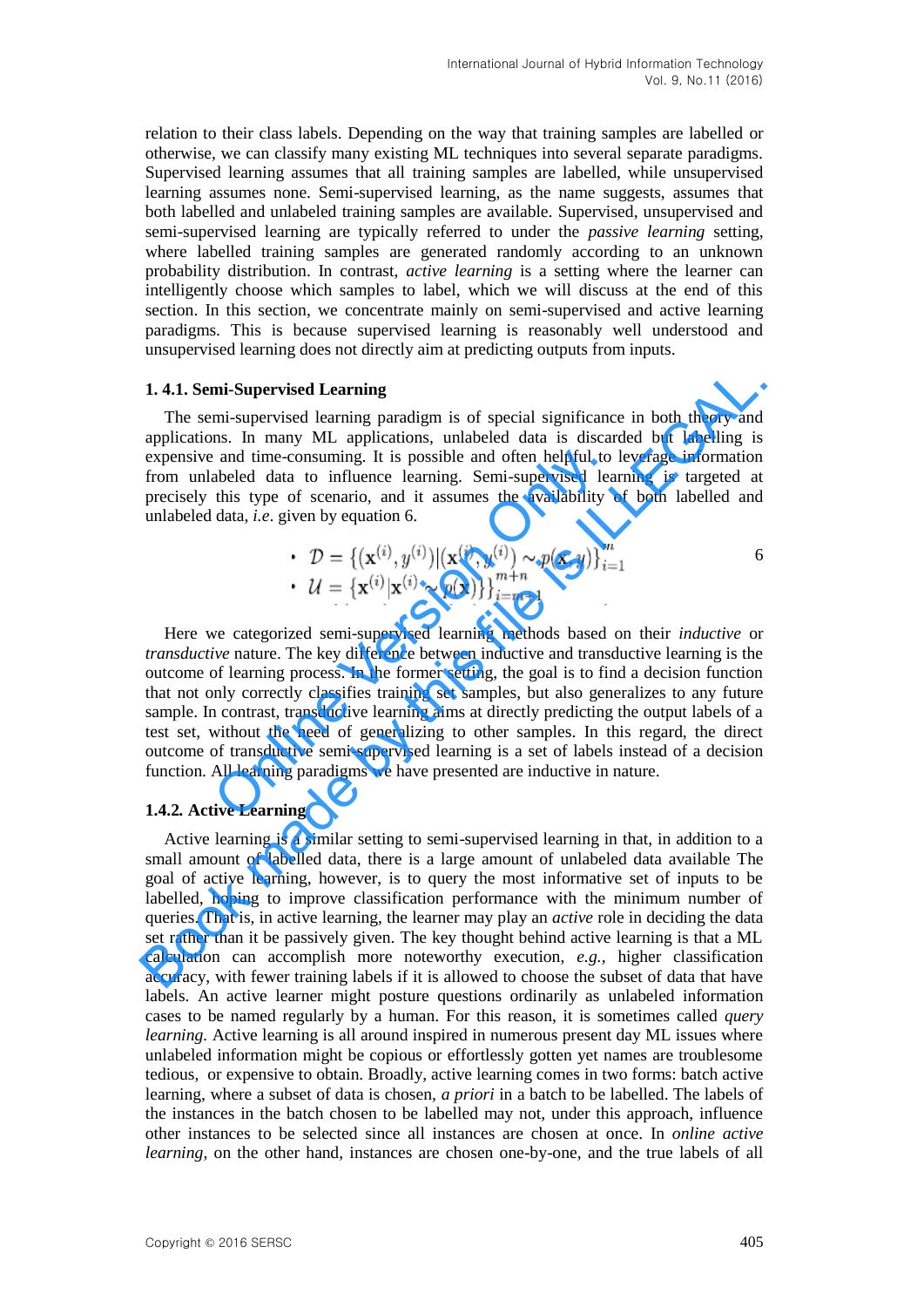previously labelled instances may be used to select other instances to be labelled. For this reason, online active learning is sometimes considered more powerful.

#### **Artificial neural network:**

.

An artificial neural network is an interconnected group of nodes, distantly related to the wide network of neurons in a brain shown in Figure 2. Here, every circular node shows an artificial neuron and an arrow shows to an association from the output of one neuron to the input of another should (ideally) be able to handle this. Artificial neural network consist of three type of layer namely input layer, hidden layer and output layer. Hidden layer is connected between input and output layer.



#### **Convolutional Neural Networks:**

CNNs are multi-layer neural networks shown in Figure 3 [2]. Convolutional neural network is basically designed for two-dimensional data, such as images and videos. Prior work in time-delay neural systems (TDNN) affected the CNNs, which diminish learning calculation necessities by sharing weights in a fleeting measurement and are planned for speech and time-series processing. The primary genuinely successful deep learning methodology is CNN, where numerous layers of an order were effectively trained in a robust manner. A CNN is a decision of engineering that influences spatial and temporal connections to lessen the quantity of parameters which must be scholarly and consequently improves upon general feed-forward back propagation training. CNNs were proposed as a deep learning system that is spurred by negligible information preprocessing necessities. In CNNs, little partitions of the picture are dealt with as inputs to the lowest layer of the various leveled structure or hierarchical structure. Information generally spreads through the diverse layers of the system whereby at every layer digital filtering is applied, keeping in mind the end goal to get remarkable features of the information observed. Input layer<br>
Input layer<br>
Figure 2. Artificial Neural Network Architecture<br>
Convolutional Neural Network Architecture<br>
CNNs are multi-layer neural networks:<br>
CNNs are multi-layer neural networks shown in Figure 3 [2]. Conv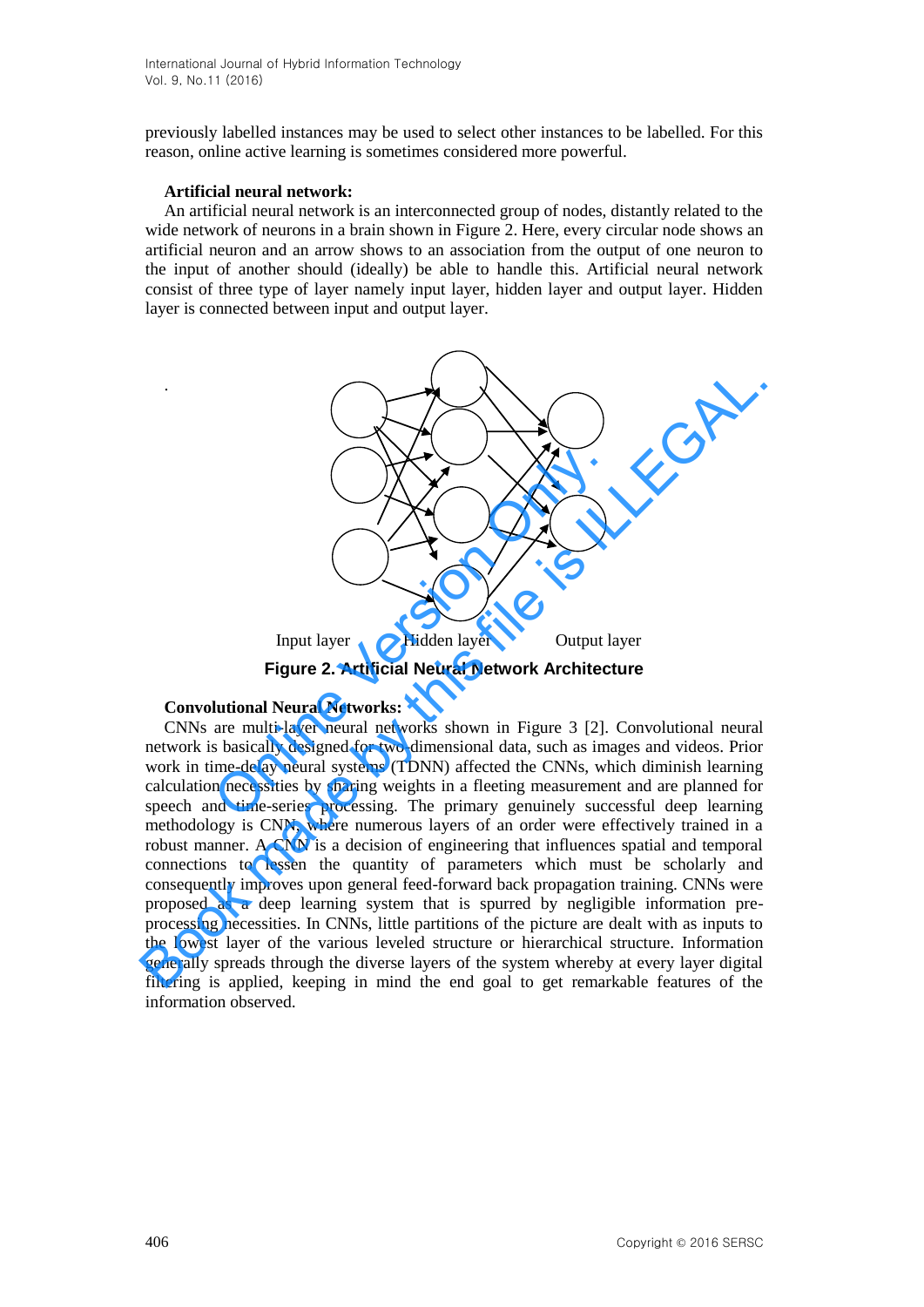

**Figure 3. Convolutional Neural Network (CNN) Architecture** 

#### **Deep Belief Networks:**

DBNs are made out of a few layers of Restricted Boltzmann Machines, a type of neural network shown in Figure 4 [3]. These networks are "restricted" to a single visible layer and single hidden layer, where associations are formed between the layers (units inside a layer are not associated). The higher-order data correlations are captured by training the hidden units that are observed at the visible units. Initially, aside from the top two layers, which form an associative memory, directed top-down generative weight are used to connect the layers of a DBN. RBMs are appealing as a building piece, over more traditional and deeply layered sigmoid belief networks, due to their ease of learning these connection weights. The underlying pre-training happens in an unsupervised avaricious layer-by-layer way to get generative weights, empowered by what Hinton has termed contrastive disparity. Amid this training stage, a vector v is introduced to the visible units that forward values to the hidden units. Going in reverse, the visible unit inputs are then stochastically found with an end goal to reproduce the original input At long last, these new visible neuron activations are sent such that one stage recreation hidden unit initiations can be achieved. Performing these forward and backward steps is a process known as Gibbs sampling, and the difference in the correlation of the hidden activations and visible inputs forms the basis for a weight update. Training time is significantly reduced as it can be shown that only a single step is needed to approximate maximum likelihood learning. Each layer added to the network can improves the log probability of the training data, which we can be think of as increasing true representational power of network. This meaningful expansion, in conjunction with the utilization of unlabeled data, is a critical component in any deep learning application. Induentatively. Where associations are formed between the mot associated). The higher-order data correlations are captis that are observed at the visible units. Initially, aside from an associative memory, directed top-dow **Deep Belief Networks:**<br>DBNs are made out of a few layers of Restricted Bolumann Machines, a type of neural network shown in Figure 4 [3]. These networks are "restricted" to a single visible layer and single hidden layer,

At the top two layers, the weights are tied together, such that the output of the lower layers provides a reference clue or link for the top layer to "associate" with its memory contents. We often encounter problems where discriminative performance is of ultimate concern, *e.g*. in classification tasks. A DBN may be fine-tuned after pre-training for improved discriminative performance by utilizing labelled data through back-propagation. At this point, a set of labels is attached to the top layer (expanding the associative memory) to clarify category boundaries in the network through which a new set of bottom-up, recognition weights are learned. It has been shown that such networks often perform better than those trained exclusively with backpropagation. This may be intuitively explained by the fact that back-propagation

For DBNs is only required to perform a local search on the weight (parameter) space, speeding training and convergence time in relation to traditional feed-forward neural networks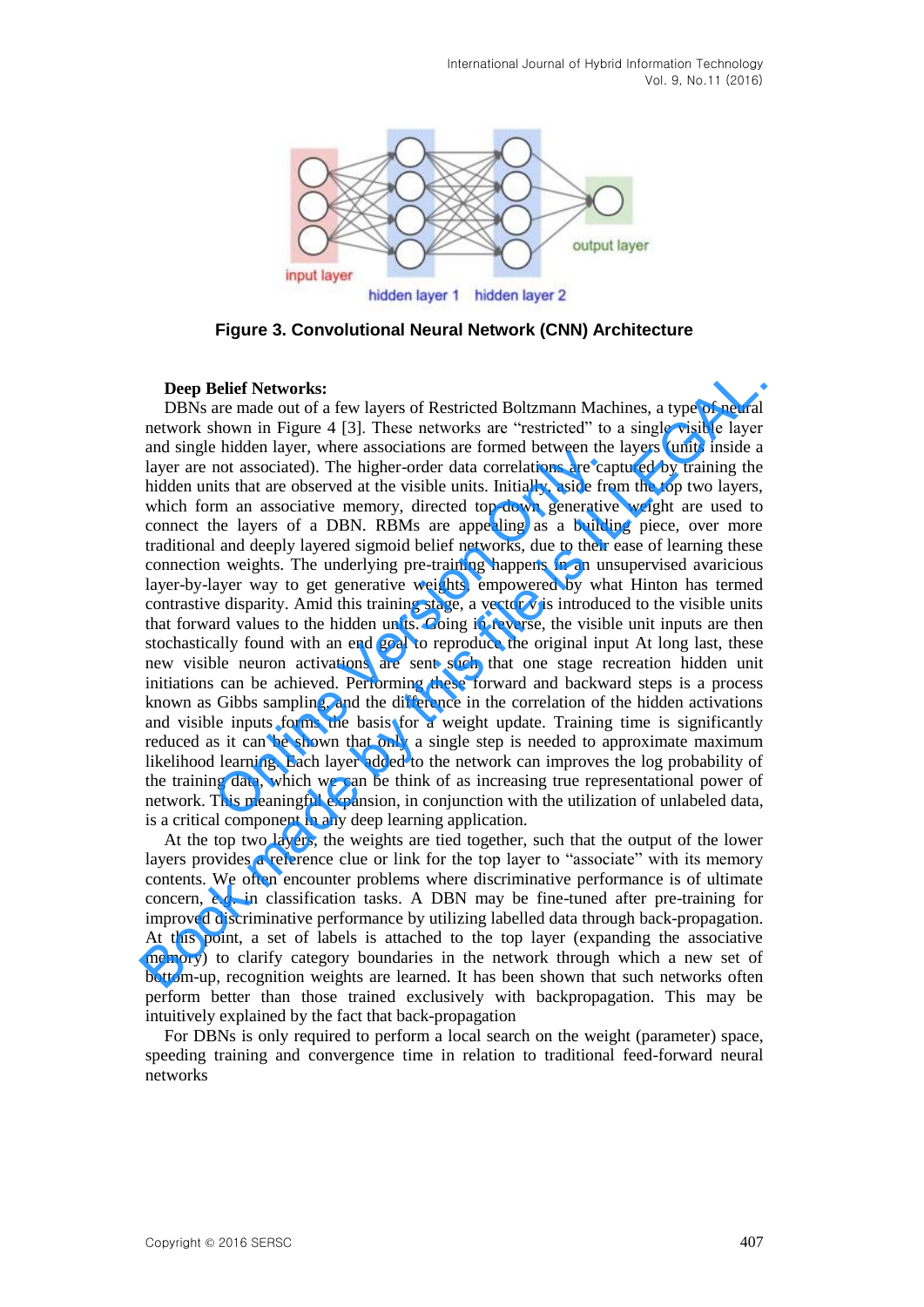

# **Figure 4. Deep Belief Neural Network (DBNN) Architecture**

# **2. Research Methods**

Learning can be implemented by various methodology or techniques depending upon the requirement. Basically learning can be categorized in two typesng can be implemented by various methodology or te<br>requirement. Basically learning can be categorized in tw<br>rvised learning<br>pervised learning<br>rvised learning two techniques are used<br>ession<br>sification Figure 4. Deep Belief Neural Network (DBNN) Architecture<br>2. Research Methods<br>Learning can be implemented by various methodology or techniques depending<br>upon the requirement. Basically learning can be categorized in two typ

1-supervised learning 2-unsupervised learning

In supervised learning two techniques are used

1-Regression 2-Classification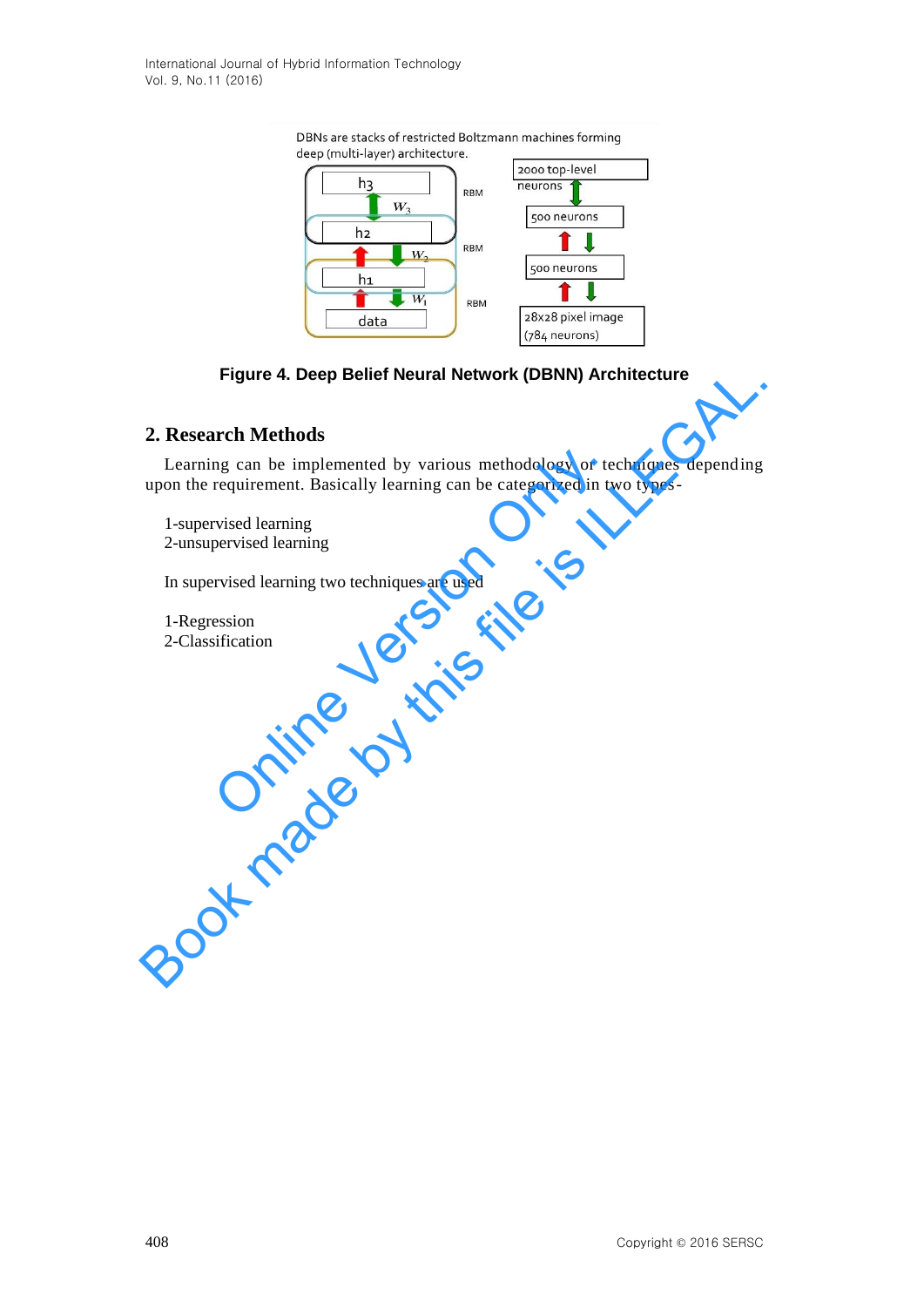

While unsupervised learning is implemented by clustering algorithms.

### **3. Applications**

According to E. Don Box *et al*. [4] neural networks model can be used for demand forecasting in deregulated environment. Neural networks are designed and trained on the basis of total requests of the gatherings of studied clients of various classes.

The most every now and again experienced basic leadership undertakings of human action is classification. Classification issue happens when an article should be appointed into a predefined class in view of various observed attributes related to that object. Many problems in business, science, industry, and medicine can be treated as classification problems. Examples include bankruptcy prediction, medical diagnosis, credit scoring, quality control, speech recognition and handwritten character recognition [5].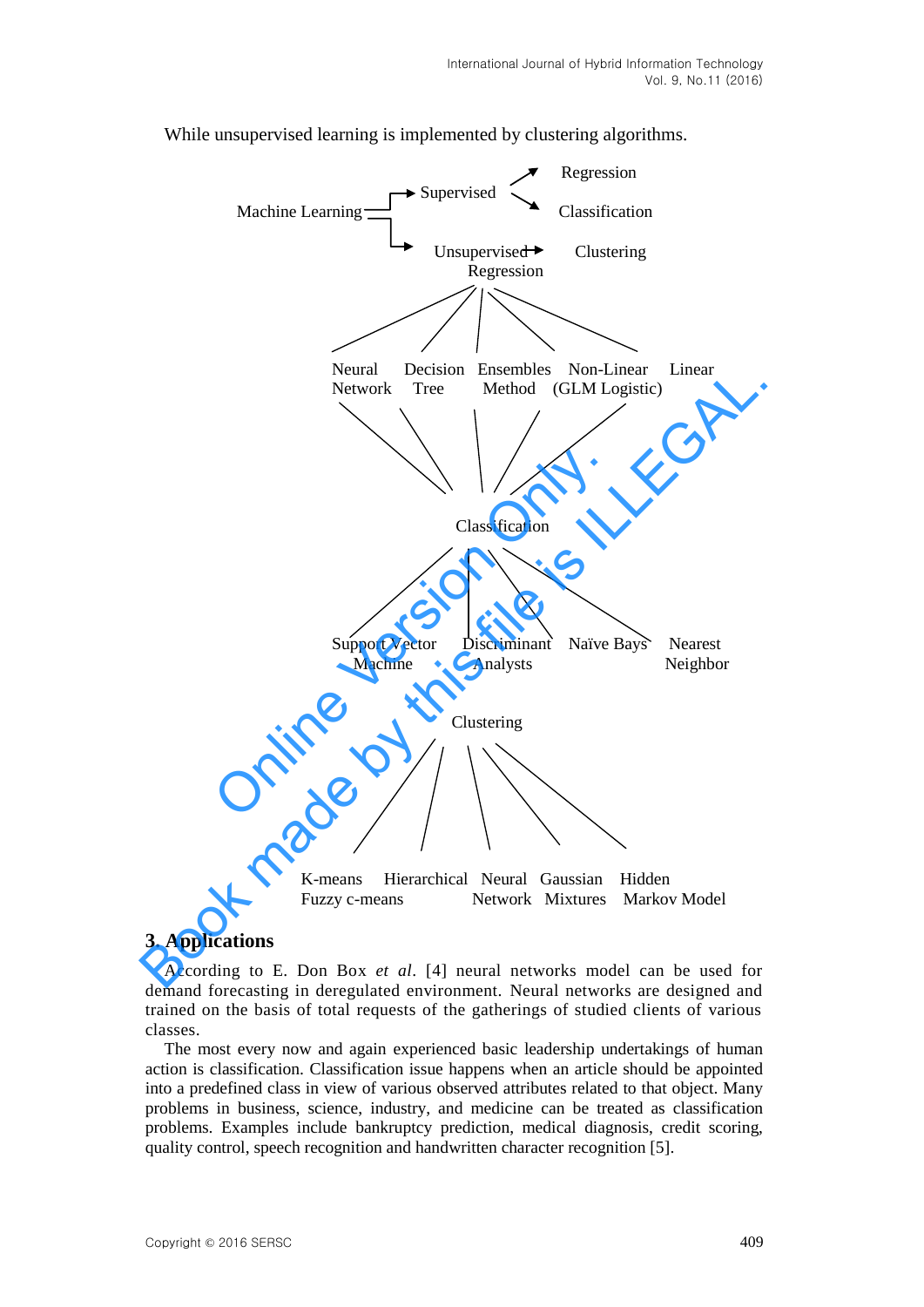Sankar K. Pal *et al*. [6] described the application of web mining in soft computing framework. There are various applications of Neural Network and genetic algorithms in web mining.

Soft computing paradigm like fuzzy sets (FS), artificial neural networks (ANN) and support vector machines (SVMs) is used in Bioinformatics [7].

The research community had work to discover IP traffic classification methods that don't fully depend on 'surely understood' TCP or UDP port numbers, or translating the substance of packet payloads. New work is developing on the utilization of statistical traffic attributes to bolster in the identification and classification process [8].

The capacity to anticipate or find out business disappointments is urgent for money related organizations, as wrong choices can have direct budgetary results. There are the two noteworthy examination issues in the accounting and finance area are Bankruptcy prediction and credit scoring. Various models have been created in the writing, to anticipate whether borrowers are in risk of bankruptcy and whether they should be considered a good or bad credit risk. Machine-learning techniques, such as neural networks and decision trees have been applied widely as a tools for bankruptcy prediction and credit score modelling Since the 1990s [9]. preduction and create states and the strainer of an entirelate in the winture and<br>entirely and whether borrowers are in risk of bankruptcy and whether they should be considered a good or bad credit risk. Machine-learning t

Learning methods that have been applied to CRs classifying them under supervised and unsupervised learning. Some of the most important, and commonly used, learning algorithms was provided along with their advantages and disadvantages are discussed in this literature [10]. scote modering since the 1990s [9].<br>
Sead learning. Some of the most important, and comm<br>
sead learning. Some of the most important, and comm<br>
sead learning. Some of the most important, and comm<br>
swas provided along with t

Representation learning is a way of pattern analysis and design of intelligent machines [11].

Big data is the very challenging deep learning approach and used for digital object identification [12].

A Machine Learning Based Automotive Forensic Analysis Applications for Mobiles Using Data Mining *i.e*. automotive legal investigation of mobile applications in view of the produced multifaceted information is directed by machine learning is proposed by the framework [13].

Doubly Fed Induction Generator is controlled by Hybrid Artificial Neural Network. With the expanding utilization of wind force era, it is required to prompt the dynamic performance analysis of Doubly Fed Induction Generator under different working conditions [14].

Time Series Prediction Using Radial Basis Function Neural Network. It is a methodology utilized for anticipating day by day system movement utilizing artificial neural networks (ANN), to be specific radial basis function neural network (RBFNN) method [15].

Deep colorization is the latest example of deep machine learning application. Colours in black and white images can be added by deep machine learning. Process of image colorization uses very large convolution neural network (CNN) and supervised layers for recreating the image with colours [16].

There are also many applications of deep machine learning in modern era like Addition of Sounds to Silent Movies, Automatic Machine Translation, Classification of object in Photographs, Automatic Handwriting Generation, Character Text Generation, Image Caption Generation, Automatic Game Playing.

Google's Deep Mind project shows the success of deep machine learning technique. DeepMind claims that their framework is not pre-customized: it gains as a matter of fact, utilizing just crude pixels as information input. Technically it uses [deep](https://en.wikipedia.org/wiki/Deep_learning)  [learning](https://en.wikipedia.org/wiki/Deep_learning) on a [convolutional neural network,](https://en.wikipedia.org/wiki/Convolutional_neural_network) with a novel form of [Q-learning,](https://en.wikipedia.org/wiki/Q-learning) a form of model-free [reinforcement learning](https://en.wikipedia.org/wiki/Reinforcement_learning) [17][18]**.**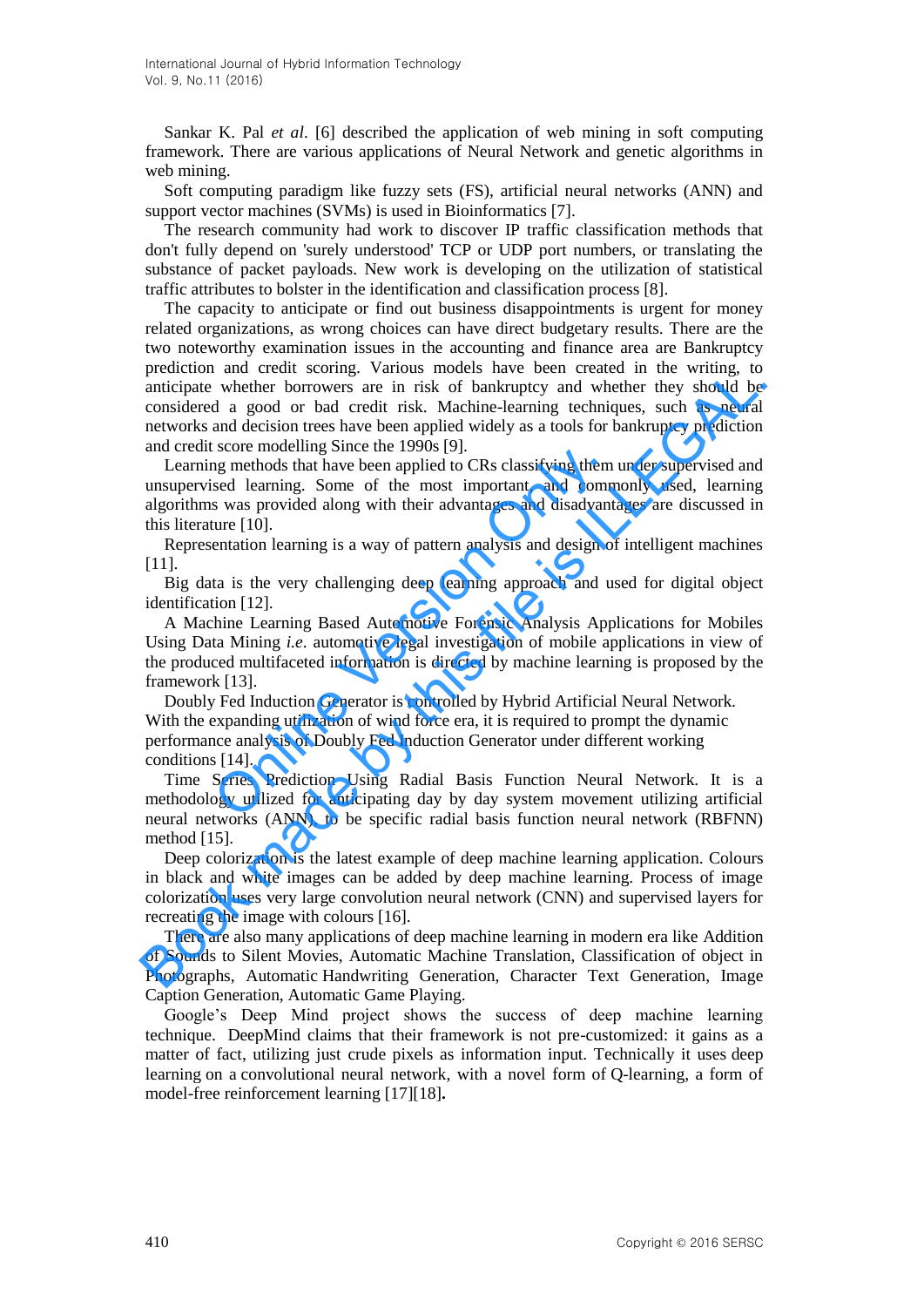### **4. Results and Analysis**

In this paper we have discussed various machine learning techniques and their implementation *i.e*. supervised, unsupervised, discriminative, generative and deep machine learning and their implementation method like regression, classification and clustering *etc*. Regression problem can be solved by neural network, decision tree *etc*. while classification problems can be solved by neural network, decision trees, support vector machine, naïve bay's and nearest neighbor *etc*. Clustering problems can be solved by k-means, hidden markove models *etc*.

Now it is clear that different techniques are used for solving the problems depending upon the category or type of the problem whether it is classification problem or regression or clustering. In this survey paper we find out that deep machine learning which is extended version of supervised machine learning is used to solve the complex classification problem. Deep machine learning technique is implemented in two ways

1-Convolutional Neural Network

2-Deep Belief Neural Network

It is also found that accuracy of the result of deep learning methods (Convolution neural network and Deep Belief network) are better than traditional artificial neural network like perceptron and feed forward back propagation neural network. Deep machine learning provides solutions to various problems those were not solved by traditional methods like image colorization, it was done by human effort manually. twork and Deep Belief network) are better than traditi<br>like perceptron and feed forward back propagation ne<br>learning provides solutions to various problems those<br>l methods like image colorization, it was done by human ef<br>w

When we discuss large deep neural network (LDNNs), we are discussing 10-20 layer neural systems (since this is the network that can be trained with today's algorithms). we can give a couple of methods for taking a gander at LDNNs that will light up the reason they can do and they do.

• Customary statistical models learn basic examples or groups. Interestingly, LDNNs learn calculation, though a hugely parallel calculation with an unassuming number of steps. Without a doubt, this is the key distinction amongst LDNNs and other statistical models.

• To expand further: it is outstanding that any algorithms can be implemented by a suitable profound circuit (with a layer for each time step of the algorithm's execution). Besides, more profound the circuit, the more costly are the algorithms that can be implemented by the circuit (regarding runtime).

Surprisingly, neural systems are very proficient than Boolean circuits. By more effective, we imply that a genuinely shallow DNN can tackle issues that require numerous more layers of Boolean circuits. For a particular case, consider the profoundly amazing reality that a DNN with 2 hidden layers and an unobtrusive number of units can sort N-bit numbers! It was found that the outcome stunning when actualized a little neural system and was prepared to sort 10 6-bit numbers, which was anything but difficult to do amazingly. It is impossible to sort N N-bit numbers with a Boolean circuit that has two hidden layers and that are not gigantic. classification problem. Deep machine learning technique is implemented in two ways<br>
1-Convolution Neural Nework<br>
2-Deep Bolielf Neural Nework<br>
2-Deep Bolielf Neural Nework<br>
2-Deep Bolielf Neural Nework<br>
2-Deep Bolielf Neur

The reason of DNNs are more productive than Boolean circuits is on account of neurons play out a threshold operation, which is impossible with a little Boolean circuit.

Therefore, it is clear that Deep Neural Networks are better than Boolean circuits also.

# **5. Conclusion**

In this paper a thorough discussion about machine learning methods and their implementation and analytical discussion on deep machine learning and deep neural network has been mentioned. It is clearly shown that different methods uses different algorithm for implementation. It is also concluded that Neural Network and Support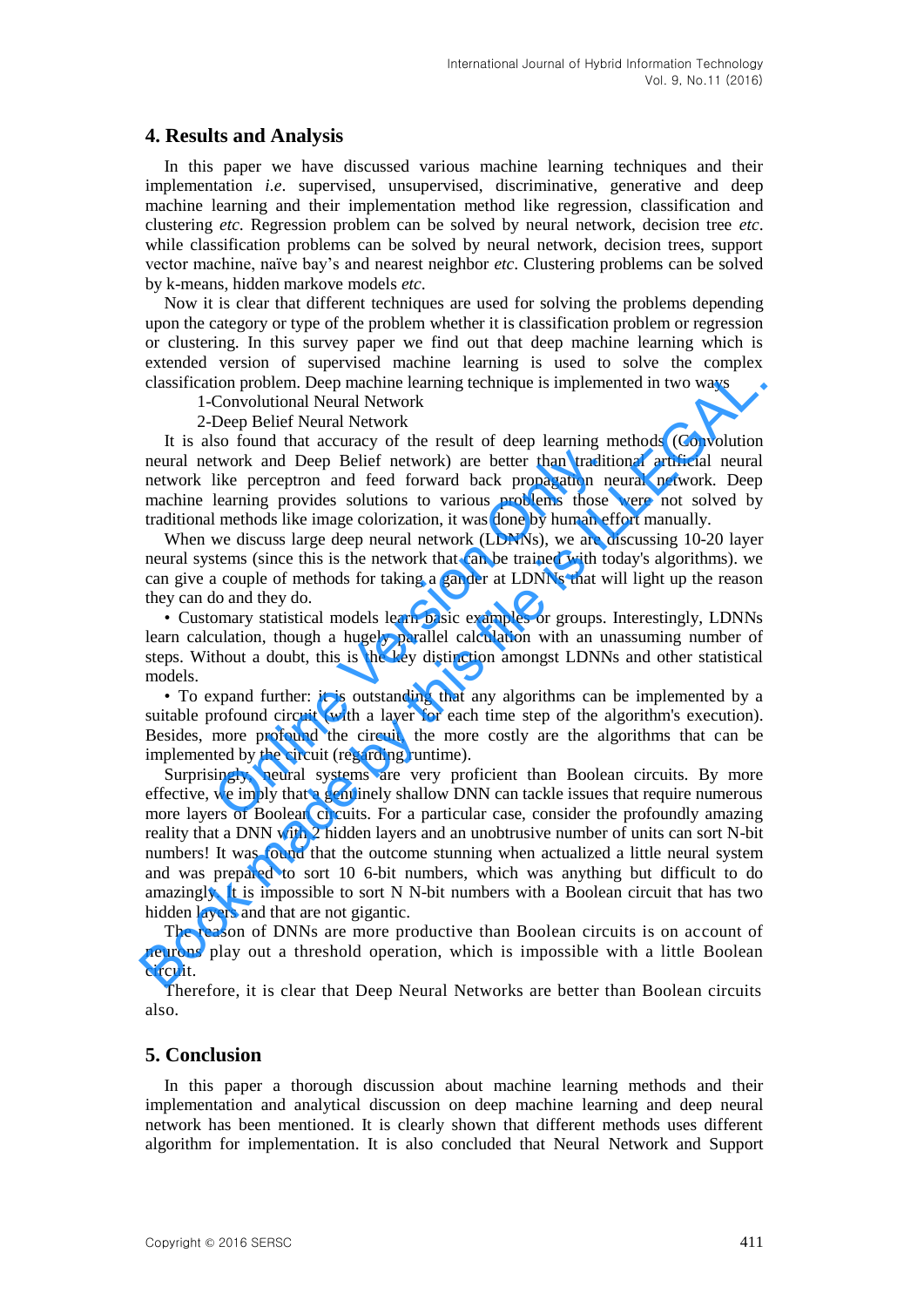vector machine is most popular techniques to implement the machine learning processes. Deep learning is extended version of supervised learning. It is finally concluded that Convolution neural network (CNN) and Deep Belief network (DBN) are two powerful techniques, which may be used to solve various complex problems using deep learning. Deep learning platforms can also be benefited from engineered features while learning more complex representations, which engineered systems typically lack. It is also described that Deep Neural Network (DNN) can solve the problems that are difficult to solve by Boolean circuits. It is copiously clear that headways made concerning growing deep machine learning frameworks will without a doubt shape what's to come in machine learning and artificial intelligence systems in general.

#### **References**

- [1] L. Deng and X. Li, "Machine Learning Paradigms for Speech Recognition: An Overview", IEEE Trans On Audio, Speech, And Language Processing, vol. 21, no. 5, **(2013)**.
- http://cs231n.github.io/convolutional-networks/#overview.
- [3] http://image.slidesharecdn.com/deep-belief-nets1166/95/deep-belief-nets-3-728.jpg?cb=1272282825.
- [4] C. Wiktor, B. E. Don, W.-J. Lee, M.-S., K. Chen Paul and O. Peter Van, "Neural-Network-Based Demand Forecasting in Deregulated Environment", IEEE Trans. On Industry Applications, vol. 36, no. 3, **(2000)**.
- [5] G. P. Zhang, "Neural Networks for Classification: A Survey", IEEE Trans. On Systems, Man, And Cybernatics—Part C: Applications and reviews, vol. 30, no. 4, **(2000)**.
- [6] S. K. Pal, V. Talwar and P. Mitra, "Web Mining in Soft Computing Framework: Relevance, State of the Art and Future Directions", IEEE Trans.On Neural Networks, vol. 13, no. 5, **(2002)**.
- [7] S. Mitra and Y. Hayashi, "Bioinformatics with Soft Computing", IEEE Trans. On System, Man and Cybernatics—Part C: Application and Reviews, vol. 36, no. 5, **(2006)**.
- [8] T. T.T. Nguyen and G. Armitage, "A Survey of Techniques for Internet Traffic Classification using Machine Learning", IEEE Communications Surveys & Tutorials, vol. 10, no. 4, (2008).
- [9] W.-Y. Lin, Y.-H. Hu and C.-F. Tsai, "Machine Learning in Financial Crisis Prediction: A Survey" IEEE Trans. On System, Man and Cybernatics—Part C: Application and Reviews, vol. 42, no. 4, **(2012)**.
- [10] M. Bkassiny, Y. Li and S.K. Jayaweera, "A Survey on Machine-Learning Techniques in Cognitive Radios‖, IEEE Communications Surveys & Tutorials, vol. 15, no. 3, **(2013)**.
- [11] Y. Bengio, A. Courville and P. Vincent, "Representation Learning: A Review and New Perspectives", IEEE Trans. On Pattern Analysis and Machine Intelligence, vol. 35, no. 8, (**2013)**.
- [12] X.-W. Chen and X. Lin, "Big Data Deep Learning: Challenges and Perspectives", Digital Object Identifier 10.1109/IEEE ACCESS **(2014)**.
- [13] MD. Hussain Khan and G. Pradeepini, "Machine Learning Based Automotive Forensic Analysis for Mobile Applications Using Data Mining", TELKOMNIKA Indonesian Journal of Electrical Engineering, vol. 16, no. 2, **(2015)**, pp. 350 ~ 354. nd Forecasting in Deregulated Environment", IEEE Trans. On Industry<br>
20.<br>
20.<br>
22. Enang, "Neural Networks for Classification: A Survey", IEEE Trans<br>
22. Enang, "Neural Networks for Classification: A Survey", IEEE Trans<br>
2
- [14] G. Venu Madhav and Y. P. Obulesu, "A New Hybrid Artificial Neural Network Based Control of Doubly Fed Induction Generator", International Journal of Electrical and Computer Engineering (IJECE), vol. 5, no. 3, **(2015)**. 111 Long and X. Li, "Machim Learning Paradigms for Speech Recognition: An Overview", IEEE Trans On Audio, Speech, And Language Processing, vol. 21. ao. 5. (2013).<br>
12) http://cas. (13) http://cas. (13) http://cas. (13) ht
- [15] G. Venu Madhav and Y. P. Obulesu, "Time Series Prediction Using Radial Basis Function Neural Network‖, International Journal of Electrical and Computer Engineering (IJECE), vol. 5, no. 4, **(2015)**, pp. 765~771.
- [16] R. Zhang, P. Isola and A. A. Efros, "Colorful Image Colorization", iv:1603.08511v4 [cs.CV] 2 Sep **(2016)**.
- [17] V. Mnih and K. Kavukcuoglu "Human-level control through deep reinforcement learning", Nature, vol. **518**, **(2015)**, pp. 529–33.
- [18] K. Volodymyr, S. Koray, G. David, A. Alex, W. Ioannis, R. Daan and Martin, "Playing Atari with Deep Reinforcement Learning", Retrieved 12 October,  $(2014)$ .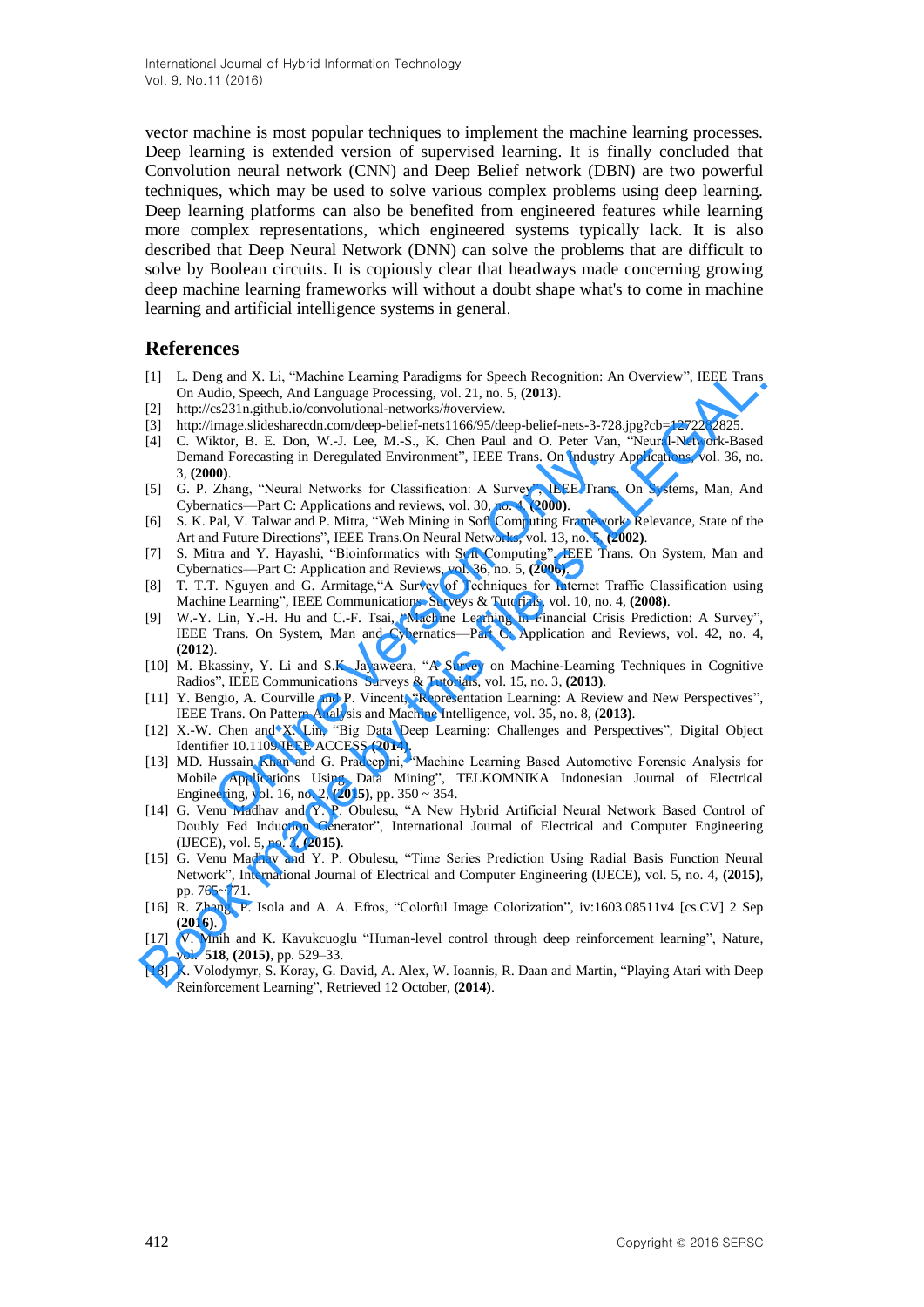# **Authors**



**Chandrahas Mishra**, he completed M.Tech. Hons (2016) in Computer Science and Engineering from Kamla Nehru Institute of Technology, Sultanpur affliated to Dr.A.P.J Kalam Technical University Lucknow (U.P). He received B.Tech. (2012) in Computer Science & Engineering from Accurate Institute of Management & Technology Greater Noida (U.P.). His research area is Machine Learning and Neural Networks, Artificial Intelligence, Data Mining and Image Processing *etc*.



**Dharmendra Lal Gupta**, he is currently working as an Associate Professor in the Department of Computer Science & Engineering at KNIT, Sultanpur (U.P.) India. He received B.Tech. (1999) from Kamla Nehru Institute of Technology (KNIT) Sultanpur (U.P.), in Computer Science & Engineering, M.Tech. Hons (2003) in Digital Electronics and Systems from Kamla Nehru Institute of Technology (KNIT) Sultanpur (U.P.) India. He has been a member of IEEE Computer Society. He has published about 28 papers in International/National Journals/workshops/conferences and seminars. His research interests are Software Quality Engineering, Software Engineering, Cryptography and Network Security. been a member of IEEE Computer Society. He happers in International/National Journals/works<br>seminars. His research interests are Software Quality<br>Engineering, Cryptography and Network Security. Potessor in the Department of Computer Science & Engineering at KNIT, Solutanpur (U.P.) India. He received B.Tech. (1999) from Kamla Nehru Institute of Technology (KNIT) Sultanpur (U.P.), in Computer Science & Engineering.